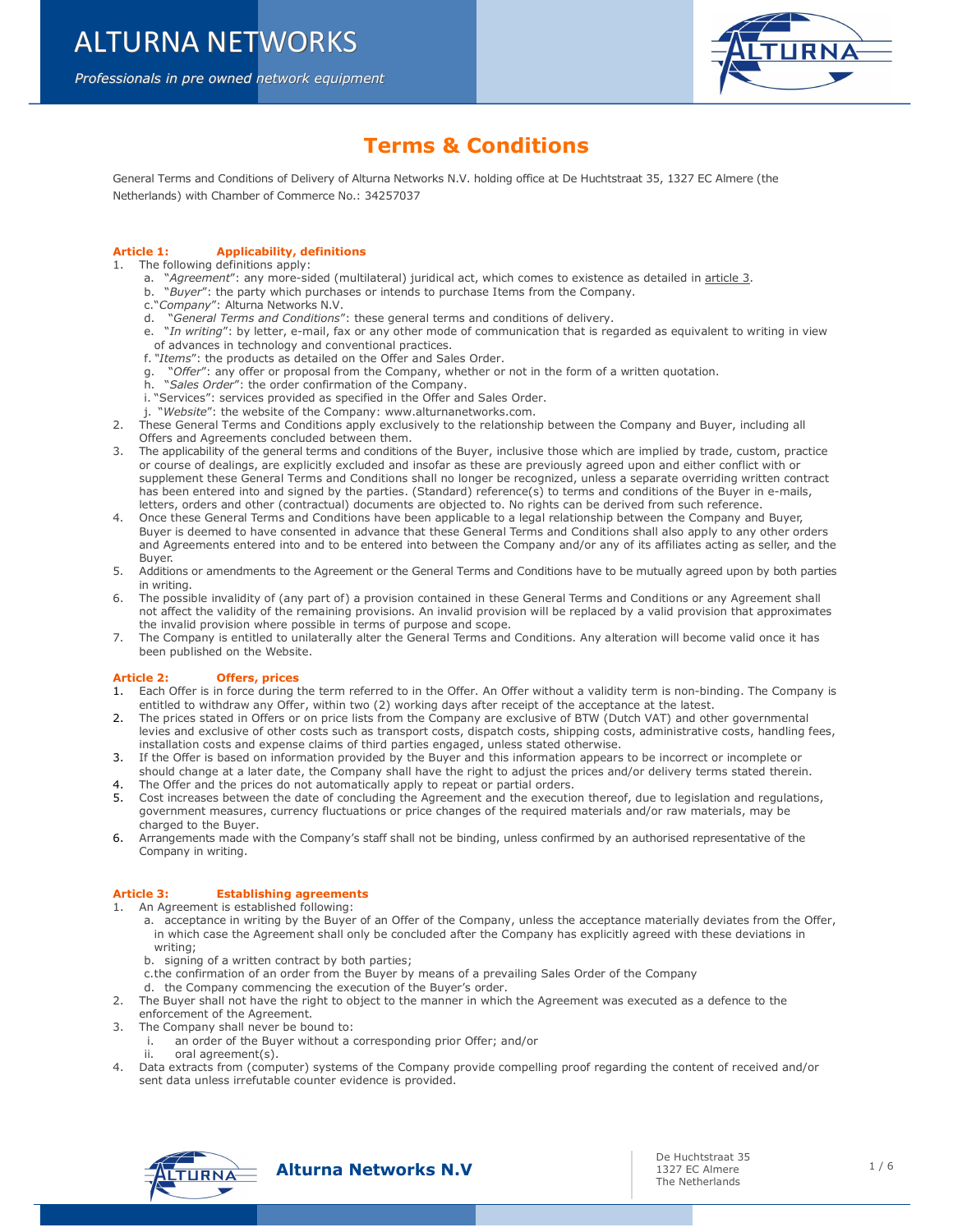

# Article 4: Engaging third parties

- 1. If the Company deems this necessary, it shall have the right to have the Agreement or part thereof carried out by third parties.
- 2. The Buyer is not entitled to assign any right or obligation or any part thereof towards the Company to third parties, or to cede or pledge to third parties any rights or claims that the Buyer may have against the Company, without the written consent of the Company.

## Article 5: Obligations of the Buyer

- 1. The Buyer ensures that it has obtained all necessary permits, (IP) licenses, rights, authorizations, consents, etc. needed for the execution of the Agreement and shall make available to the Company all information required for the execution of the Agreement in a timely and orderly manner, ensuring the correctness and completeness of such information. 'All information' includes:
	- i. the purpose of the Items/Services to be delivered;
	- ii. the location where the Items/Services are to be delivered;
	- iii. the availability of utilities;
	- iv. detailed information (brand, type, series etc.) regarding connectivity options, and
	- v. other (special) requirements or information.
- 2. If the above obligations are not fulfilled in full or on time, the Company is entitled to suspend the execution of the Agreement until the Buyer has fulfilled all of its obligations. The costs and the other consequences arising from this shall be at the expense and risk of the Buyer.
- 3. If the Buyer fails to comply with its obligations and the Company fails to require performance by the Buyer, it shall not affect the Company's right to require performance at a later date.

#### Article 6: Confidential information

- 1. Parties shall treat and undertake to observe confidentiality of all information concerning the (contents of the) Agreement or the order as well as all (other) information that the Parties have obtained in the context of concluding and executing the Agreement from or about the other Party in confidence, such as transactions contemplated by these General Terms and Conditions, and negotiations concerning the same, secrets or confidential commercial, financial, marketing, technical or other information, compatibility information, Knowhow, trade secrets and other information in any form or medium whether disclosed orally or in writing before or after the date of the Agreement which the other Party knows or has reason to know is confidential, together with any reproductions of such information in any form or medium or any part(s) of this information. Each party shall only provide this information to its employees or other third parties insofar as necessary for the execution of the Agreement.
- 2. Each Party shall take every reasonable precautionary measure in order to maintain confidentiality of this information. This duty of confidentiality also applies to its employees and third parties which are involved in the execution of the Agreement.
- 3. The obligation of confidentiality shall not apply to information which i. was at the time of disclosing publicly available or will become publicly available through no breach of confidentiality, ii. was lawfully obtained through third parties, provided that such parties did not act in breach of any confidentiality obligation regarding such information, iii. as a result of law and/or regulations or a court order must be disclosed by the disclosing Party and/or iv. was obtained prior to concluding this Agreement at which time said information was not subjected to confidentiality.
- 4. The Buyer may not use the name of the Company and/or the content of the Agreement as a reference, without the prior written approval of the Company.

#### Article 7: Delivery, delivery terms

- 1. Delivery terms shall never be considered as strict deadlines. If the Company fails to meet its delivery obligations in full or on time, the Buyer must give notice of default to the Company and grant the Company a reasonable time to meet these delivery obligations at a later date.
- 2. The Company is entitled to deliver in phases, whereby each partial delivery may be invoiced separately.
- The risk concerning the Items to be delivered shall pass to the Buyer at the time of delivery, which shall be the earliest of a) the moment that the Items leave the premises, warehouse or shop of the Company, or b) the moment that the Company has informed the Buyer that it may collect the Items.
- 4. Dispatch or transport of the Items shall take place at the expense and risk of the Buyer in a manner to be decided by the Company. The Company is not liable for any damage of whatever nature that is related to the dispatch or the transport of the Items.
- 5. If the Company itself delivers the Items to the Buyer, the risk will pass at the moment that these Items arrive at the Buyer's recorded address or are in fact at its disposal.
- 6. If delivery cannot take place due to a cause at the risk of the Buyer, the Company shall have the right to store the Items at the expense and risk of the Buyer.
- 7. An agreed delivery term will not take effect until the moment that the Company has received all information required for the delivery and in case of pre-paid delivery the agreed (advance) payment of the Buyer. If a delay arises from this, the delivery term shall be extended accordingly.

## Article 8: Packaging

- 1. Packaging that is designated to be used several times shall remain the property of the Company. This packaging may not be used by the Buyer for any purpose other than for which it is designated.
- 2. The Company shall determine if the packaging must be returned by the Buyer without additional charge to the Company or that it shall collect the packaging itself at the expense of the Buyer.
- 3. The Company is entitled to charge the Buyer a fee for this packaging. If the packaging is returned by the Buyer within the term agreed and without additional charge to the Company, the Company must take back this packaging and pay back the fee charged for this to the Buyer or deduct it from the fee that the Buyer has to pay for packaging on the following delivery. The Company shall at all times have the right to deduct a 10% handling fee from the amount to be paid back.

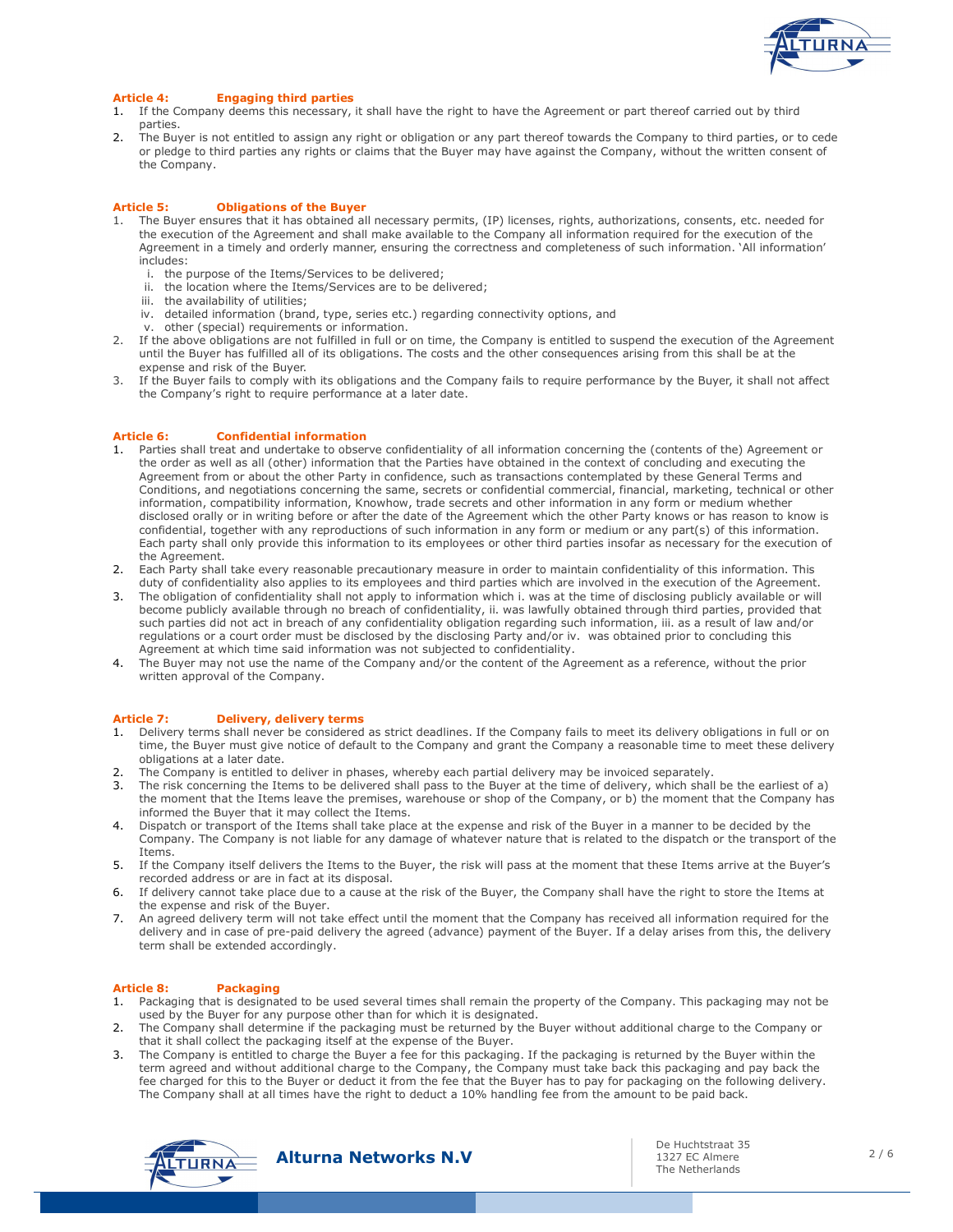

- If the packaging is damaged, incomplete or has been destructed, the Buyer shall be liable for the damage.
- 5. Packaging for single use does not have to be taken back by the Company and may be left at the Buyer's. Possible costs for removal shall be at the expense of the Buyer.

### Article 9: Complaints and returns

- 1. The Buyer is obliged to check the delivered Items immediately after receipt and to state any visible failures, defects, damage and/or deviations in numbers, within two (2) working days after receipt of the Items.
- 2. Other complaints must be reported to the Company in writing accompanied by a full test-report immediately after discovery, yet ultimately within fourteen (14) days of the receipt of the relevant Services and/or Items.
- 3. In the absence of timely notification as referred to under subclauses 1 and 2, the right to complain shall lapse and the Items shall be deemed to have been received in good condition and to meet the Agreement.
- 4. No complaints can be lodged;
	- a. about small differences in view of specified measures, weights, numbers, discolouration and small colour deviations etc., acceptable within the industry;
	- b. about Items that have changed in nature and/or composition or that have been fully or partially treated or processed.
- 5. Complaints shall not suspend the Buyer's payment obligations.
- 6. The Buyer must give the Company the opportunity to investigate the complaint and must provide all information to the Company that is relevant for the complaint. If the Items need to be returned for investigating the complaint, this will be at the expense of the Buyer unless the complaint proves to be well-founded. The transport risk will always be borne by the Buyer. The Items can only be returned to the Company after prior authorisation by the Company by means of an assigned RMA number. Items which are returned without an RMA number will not be processed and returned to the Buyer at Buyer's expense. The Buyer may only return the Items to the Company, after the Company has been given the opportunity to try to repair the Items from a distance.
- 7. In all cases, returning the Items shall take place in a manner to be determined by the Company and in the original packaging or deposit packaging.

## Article 10: Intellectual property

- 1. The Buyer acknowledges that the Company is an independent supplier. Unless explicitly stated otherwise in writing, any usage of the name (or part of the name) of an OEM manufacturer in the coding of the Company's optical components is solely used as an indicator and/or as a necessity for product compatibility between the optical component and the OEM's router/switch it is being used in. Any such usage is not intended to be, nor shall it be regarded as, a representation that the Company is an agent and/or authorized reseller of the OEM brand, or that the Company's optical components are approved or certified by the OEM brand manufacturer. The usage of the OEM brand name does not further imply any relationship between the Company and the OEM brand manufacturer. The Buyer hereby irrevocably waives any right to claims for any relief based on such usage.
- 2. The Buyer will not in part or as a whole hold the Company responsible or liable for damage and losses arising out of (alleged) claims, lawsuits and settlements made against the Buyer, either directly or indirectly, due to (alleged) infringement of a patent, copyright, trademark, registered designs or other (intellectual property) right under any name whatsoever in connection with the Items delivered and/or installed by the Company.
- 3. All intellectual property rights vested in the Services and/or Items provided within the framework of the Agreement and/or in the content thereof are held only by the Company and/or its licensors, unless explicitly indicated otherwise in writing. No part of these General Terms and Conditions implies a transfer of intellectual property rights.
- 4. In case an intellectual property right is owned by a licensor of the Company, the Buyer may have to accept the license provisions and conditions of this licensor in order to use (all functions of) the Services and/or Items. If the Buyer chooses not to accept said license conditions then it will forfeit any relevant claim it may have against the Company.

#### Article 11: Warranty

- 1. The Company shall ensure that the deliveries are carried out appropriately and in accordance with the standards applicable in its sector but shall never provide a more extensive warranty than explicitly agreed in writing between the Parties.
- 2. The Company shall be responsible during the warranty period for the usual quality and reliability of the Items delivered in accordance with the standards applicable in its sector at the time of purchase.
- 3. If the manufacturer or supplier provides a warranty for the Items delivered by the Company, this warranty applies in the same manner between the Parties.
- 4. If the purpose for which the Buyer wishes to treat, process or use the Items differs from the customary use of these Items, the Company shall only warrant that the Items are suitable for this if it has confirmed so in writing to the Buyer.
- 5. The warranty provisions shall only apply:
	- a. if the payment obligations have been complied with, and
	- b. if the operating instructions have been complied with, and
	- c. if sufficient maintenance is carried out, and
	- d. if the Buyer or a third party does not without Company's written consent assemble and/or repair and/or put the delivered Items into operation, and
	- e. if the Company is notified in writing of any warranty claim immediately after a defect has arisen, and
	- f. if the Buyer provided to the Company all information concerning the claimed defect and gave the Company the opportunity to inspect and test the Item.
- 6. If the Buyer rightly makes a claim under the warranty, the Company shall, at its own discretion, take care of the repair or replacement of the Items, or refund or reduce the agreed price.
- 7. In the event of Service activities, the Company is obliged to perform these Services solely on the basis of a best efforts obligation.
- 8. In case of any Service being provided by means of a service license to the Buyer, this service license is exclusive, nontransferable and linked exclusively to each individual serial number of the hardware. If additional hardware is required, the service subscription will not transfer and a new agreement needs to be entered into.
- 9. The Company does not represent that the use of the Items will produce any specific results, or that the Items delivered will be fit for any purpose other than its intended use or will not cause any damage or harm.

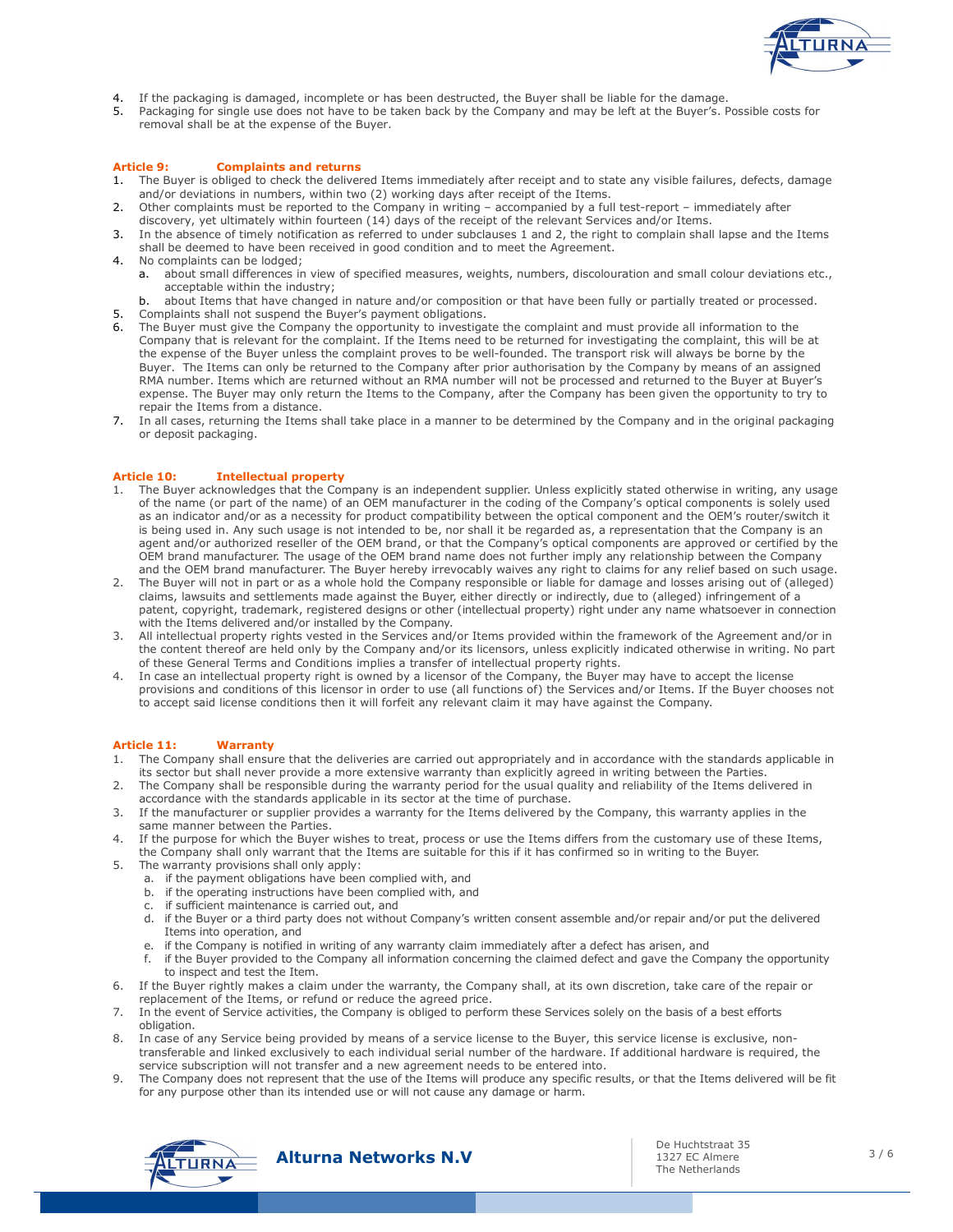

# Article 12: Liability

- 1. The Company is not liable for damage or loss due to an (attributable) failure in the performance of the Agreement, unlawful act or other ground, excepts as provided for in this article.
- 2. The exclusions and limitations of liability of the Company referred to in this article also apply with regard to any warranty and/or indemnification obligation of the Company.
- 3. The Company shall accept no liability exceeding the obligation of the Company to repair or replace the defective Items or part(s) thereof as per the warranty agreed or given by the Company.
- 4. Subject to the provisions of the previous paragraphs, the total liability of the Company will be limited to compensation of direct damage. Any liability for punitive damages and consequential damage such as trading losses, loss of earnings and/or losses sustained, damage caused by delay and/or personal or bodily injury shall be expressly excluded.
- 5. Any liability of the Company shall at all times be limited to the maximum amount paid under the Company's liability insurance. If the insurer does not pay or if the damage is not covered by the insurance taken out by the Company, the total liability of the Company in contract, tort (including negligence) or otherwise shall be limited to an amount equal to the amount of the invoice to which the claim relates.
- 6. The Buyer is obliged to take all measures needed to prevent or limit the damage, failing which the Buyer is liable for any damage resulting there from.
- 7. As a condition to the right to claim for compensation of damage the Buyer is obliged to i. notify the existence thereof as soon as possible after it has occurred and ii. give the Company a reasonable term to remedy the situation. The right to compensation of damage by virtue of this article lapses if the Buyer has failed to unambiguously claim compensation for damage in writing by means of a registered letter to the legal business address of the Company within one (1) month as of the moment on which the damage manifested itself for the first time.
- 8. The Company is not liable and the Buyer cannot make a claim under the applicable guarantee or otherwise if the damage is due to:
	- a. improper/incompetent use, use contrary to the purpose for which the Items delivered were intended or use contrary to the directions, advice, operating instructions, leaflets, etc. provided by or on behalf of the Company, and/or
	- b. incompetent safekeeping (storage) of the Items, and/or
	- c. failure to properly install or maintain the Items, and/or
	- d. power peaks, and/or
	- e. errors or incompleteness in the information provided to the Company by or on behalf of the Buyer, and/or
	- f. instructions or directions from/on behalf of the Buyer, and/or
	- g. a choice of the Buyer, which deviates from the Company's advice and/or what is customary, and/or
	- h. repairs or other work or processing being carried out on the Items delivered by or on behalf of the Buyer, and/or i. any (type of) modification to the Items delivered and/or any software component thereof by or on behalf of the Buyer and/or in case (any part(s) of) the Items delivered are produced and/or modified by the Company in accordance with the
	- Buyer's order or request, and/or j. the electronic systems, carriers, software and documentation provided and/or made available by the Buyer not being covered by adequate licenses, and/or
	- k. any infringement of third parties' patents, licenses, trademarks, registered designs and other rights under any name whatsoever in connection with the Items supplied by the Company, and/or
	- l. infringement by a third party and/or any act of any third party disturbing the interoperability of the Items delivered with the Buyer's hardware. In the latter the Buyer will grant the Company the irrevocable right as stated under article 6, section 1 under a of Directive 2009/24/EC, and/or
	- m. the use of electronics means of communication such as but not limited to damages due to a delay in the delivery of data, the non-delivery of data, the interception or manipulation of data by third parties, the usage of program software for transmitting data, the recipient or processing data, viruses and malfunctions in the network equipment needed for transmitting data, and/or
	- n. any other circumstances which are not attributable to the Company.
- 9. The Buyer is fully liable for all damage arising from all cases listed in the previous paragraph and indemnifies the Company explicitly against any claims from third parties to compensate such damage.
- 10. The provisions of this article and all other limitations and exclusions of liability referred to in these General Terms and Conditions shall also apply for the benefit of all natural persons and legal entities that the Company engages in the performance of the Agreement, including but not limited to its suppliers.
- 11. The limitations of liability as included in this Article do not apply if the damage can be attributed to intent or gross negligence by the Company.

## Article 13: Payment

- 1. Payment of an invoice must be received within thirty (30) days of the invoice date. The Buyer is obliged to provide to the Company (partial) advance payment or other security for payment at Company's first request.
- 2. The invoice shall be considered correct if no objections have been made within seven (7) days after the date of the invoice.
- 3. The payment terms are final deadlines. If an invoice is not fully paid after expiry of the payment term or if it was not possible to pay the amount by direct debit, the Buyer, without a demand or notice of default being required, will automatically be in default of payment and obliged to pay to the Company a fixed interest of 1.5% per month, to be charged on a monthly basis. Parts of a month are computed as a full month.
- 4. If the Buyer still fails to pay after receiving notice, the Company will furthermore have the right to charge the extrajudicial collection costs to the Buyer, amounting to 15% of the invoice sum, with a minimum of € 150.00 exclusive of VAT, to be calculated on the basis of the principal sum plus interest, notwithstanding its right to claim the actual extrajudicial collection costs.
- 5. The Buyer shall pay all invoices without reduction or setoff.
- 6. For the due payment of invoices the Company at its sole discretion is entitled to assign the right to collect invoices for and on behalf of the Company to a third party company, after which discharge of a payment obligation only takes place after payment in full of all outstanding amount on the bank account of the third party.

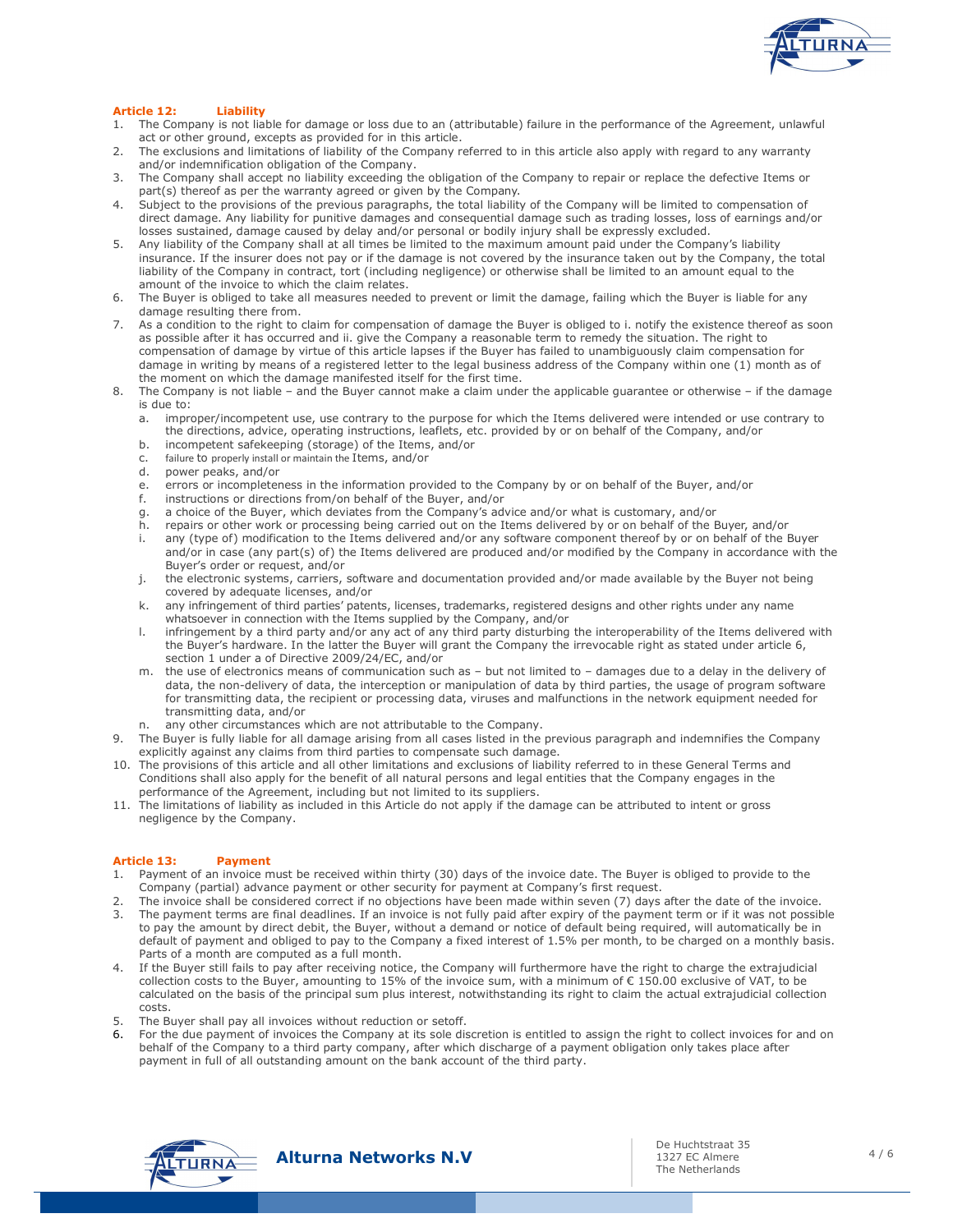

# Article 14: Collection of data by the Company

1. The Company may collect and process personal data, such as e-mail, phone number, names and other contact details of the Buyer's representatives, employees, ultimate beneficiary owner and other data subjects, in connection with the preparation and due execution of its Services and/or the Agreement. The Buyer confirms that it has informed its employees, its representatives, its contact persons, the beneficial owners and the Data Subjects of the processing undertaken by the Company and of the sharing of the (personal) data as described in this article and the privacy statement on the Website.

#### Article 15: Retention of title

- 1. The Company shall retain title of all Items delivered and to be delivered up until the point at which the Buyer has completely fulfilled all payment obligations towards the Company.
- 2. The payment obligations referred to in the previous paragraph consist of the purchase price of the Items/Services and all related obligations of the Buyer. If this refers to the delivery of identical, non-individualized Items, the consignment of Items relating to the oldest invoice shall be considered to have been sold first. Therefore, retention of title always remains with the Items delivered that are still in stock, in the shop and/or form a part of the inventory and equipment of the Buyer.
- 3. All Items subject to the retention of title may not be sold by the Buyer, whether or not in the framework of the ordinary business operations, unless it has also stipulated retention of title with its customers in relation to the Items delivered.
- 4. As long as the title is retained in the Items delivered, the Buyer may not pledge the Items in any manner or bring the Items under the (actual) control of a financer.
- 5. The Buyer must notify the Company immediately if third parties pretend to have ownership or other rights to the Items in which the title is retained.
- 6. The Buyer must store the Items carefully and as identifiable property of the Company for as long as the title is retained. The Buyer has to take out a business interruption or contents insurance and to ensure that the Items delivered which are
- subject to retention of title are included in the policy and the Buyer will allow the Company inspection on demand into the insurance policy and the accompanying proofs of premium payments.
- 8. If the Buyer breaches the provisions of this article or if the Company claims retention of title, the Company and its employees shall have the irrevocable right to enter the Buyer's premises and take back the Items subject to retention of title. This applies without prejudice to the Company's entitlement to compensation of damage, lost profit and interest and the right to terminate the Agreement without any notice of default by a written statement.

#### Article 16: Bankruptcy, loss of power to dispose of property, etc.

- 1. The Company may terminate (ontbinden) the Agreement with immediate effect and without any notice of default being required by a written statement to the Buyer, if the Buyer:
	- a. is declared bankrupt or files for bankruptcy, and/or
	- b. applies for or is awarded (temporary) suspension of payment, and/or
	- c. is affected by enforceable seizure, and/or
	- d. is placed under guardianship or judicial supervision, and/or
	- e. otherwise loses the power to dispose of its property or loses legal capacity regarding (parts of) its assets.
- 2. The Buyer shall always inform the guardian or administrator of the (content of the) Agreement and these General Terms and Conditions.

### Article 17: Cancellation, suspension

- The Buyer shall not be permitted to suspend or terminate the Agreement at any time without the prior written consent of the Company. In case of suspension or termination, the Company shall be entitled to a compensation, to be determined by the Company. This compensation shall comprise all costs already incurred by the Company and its damage suffered due to the suspension or termination, including lost profits.
- 2. The Buyer is liable towards third parties for the consequences of the suspension or termination and indemnifies the Company against any claims from third parties arising from this.
- 3. The Company is entitled to settle the amounts paid by the Buyer with the compensation due by the Buyer.
- 4. Solely with respect to the delivery of Services Parties may terminate (opzeggen) the Agreement which includes access to the Services and the hardware it is connected to – giving thirty (30) days prior written notice. No refunds will be made for the remaining portion of the annual subscription and any amount that may have been paid.

#### Article 18: Force majeure

- 1. In the event of force majeure on the part of the Buyer or the Company, the Company shall have the right to terminate (opzeggen) the Agreement by a written statement to the Buyer or to suspend the performance of its obligations towards the Buyer for a reasonable term without being obliged to pay any compensation.
- 2. Force majeure means circumstances beyond a party's control in the sense of section 6:75 Dutch Civil Code and shall on the part of the Company include the following circumstances: a non-culpable shortcoming by the Company, a non-culpable shortcoming of third parties or suppliers engaged by the Company, other serious grounds on the part of the Company, war, revolt, mobilization, pandemics, riots at home and abroad, government measures, strikes within the company of the Company and/or of the Buyer, or a threat of these and other circumstances, disruption of existing exchange rates at the time the Agreement was concluded, operational failures due to fire, burglary, sabotage, power failure, internet or telephone failures, natural phenomena, (natural) disasters and suchlike, as well as transport problems and delivery problems arisen from weather conditions, roadblocks, accidents, and import and export hindering measures.
- 3. Force majeure on the part of the Buyer in any event does not include: shortage of personnel, strikes, default by third party called in by the Buyer, breakdown of auxiliary materials, liquidity or solvency problems of the Buyer and government measures against the Buyer.
- 4. If a force majeure occurs when only part of the Agreement has been executed, the Buyer shall in any case be obliged to fulfil its obligations towards the Company until that moment/for that part.



De Huchtstraat 35 1327 EC Almere The Netherlands